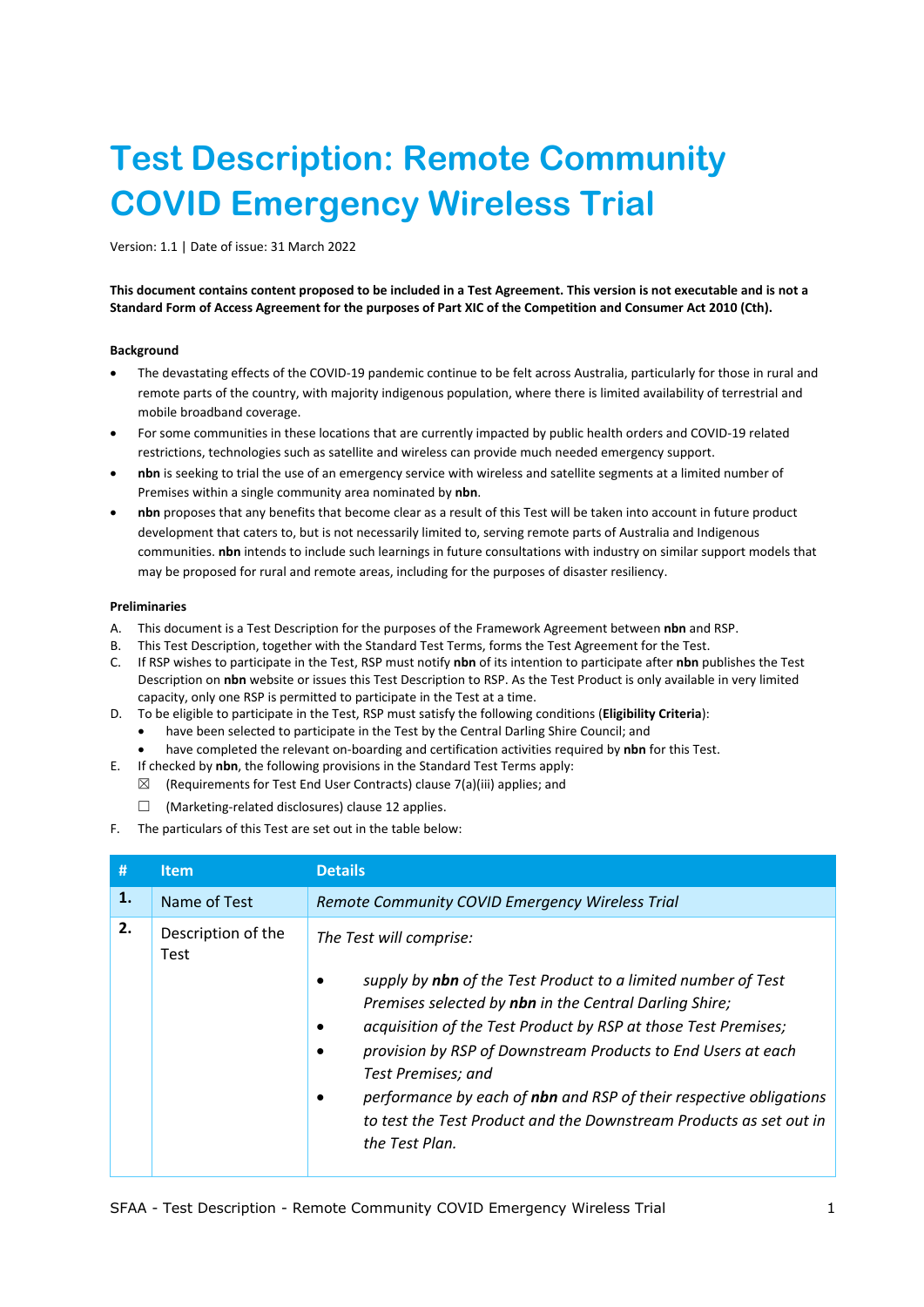<span id="page-1-1"></span><span id="page-1-0"></span>

| #  | <b>Item</b>                               | <b>Details</b>                                                                                                                                                                                                                                                                                                                                                                                                                                                                                                                                                                                                                                                                                                                                                                                                                                           |
|----|-------------------------------------------|----------------------------------------------------------------------------------------------------------------------------------------------------------------------------------------------------------------------------------------------------------------------------------------------------------------------------------------------------------------------------------------------------------------------------------------------------------------------------------------------------------------------------------------------------------------------------------------------------------------------------------------------------------------------------------------------------------------------------------------------------------------------------------------------------------------------------------------------------------|
|    |                                           | The Test Product is described in item 3.                                                                                                                                                                                                                                                                                                                                                                                                                                                                                                                                                                                                                                                                                                                                                                                                                 |
|    |                                           | nbn will select Test Premises from those that have been identified by the<br>Central Darling Shire Council (in its capacity as a representative for the<br>interests of End Users) to nbn as potential Test Premises that are<br>expected to have the following minimum criteria for the duration of the<br><b>Test Period:</b><br>will be a home for an End User who is a resident of the Central<br>Darling Shire affected by public health restrictions;<br>will house one or more End Users who are school-age children with<br>a need to access online learning; and<br>are outside the range of alternative broadband services with a<br>reliable quality of service to allow access to online learning.                                                                                                                                           |
| 3. | Description of the<br><b>Test Product</b> | The Test Product:<br>is a Layer 3 and above service that carries traffic between the air<br>interface of a Wireless Access Point located in a Test Premises and<br>the nbn™ Upstream Network Boundary;<br>is supplied by means of the SMP Network and a temporary<br>wireless access network;<br>enables the RSP to supply a Carriage Service or Content Service to<br>the Test Premises; and<br>comprises the following Product Components:<br>Satellite Segment Component, which includes a subset of<br>$\circ$<br>the Product Features of the nbn™ Sky Muster Plus Plan (as<br>defined in the SMP-IA), with the subset determined by nbn;<br>Wireless Segment Component, which has Product Features<br>$\circ$<br>determined by nbn; and<br><b>WAP Air Interface Component</b> , which has Product Features<br>$\circ$<br>determined by <b>nbn</b> . |
| 4. | <b>Test Period</b>                        | Starting from the date notified by nbn to RSP until 30 September 2022.                                                                                                                                                                                                                                                                                                                                                                                                                                                                                                                                                                                                                                                                                                                                                                                   |
| 5. | Location for the<br>Test (if applicable)  | Test Premises as specified in item 2.                                                                                                                                                                                                                                                                                                                                                                                                                                                                                                                                                                                                                                                                                                                                                                                                                    |
| 6. | Test Plan (if<br>applicable)              | To be notified by nbn to RSP.                                                                                                                                                                                                                                                                                                                                                                                                                                                                                                                                                                                                                                                                                                                                                                                                                            |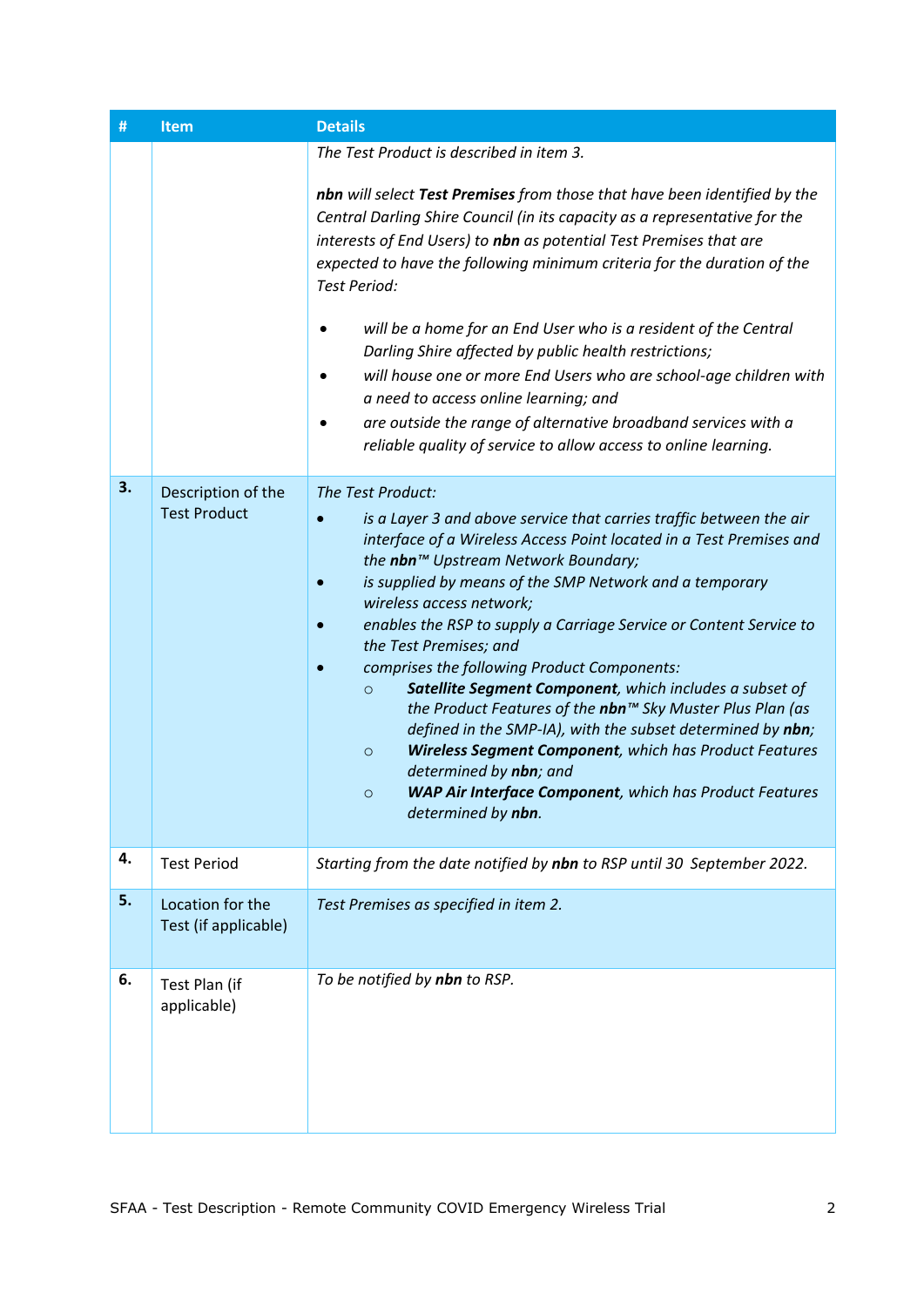| $\#$ | <b>Item</b>                                                                       | <b>Details</b>                                                                                                                                                                                                                                                                                                                 |
|------|-----------------------------------------------------------------------------------|--------------------------------------------------------------------------------------------------------------------------------------------------------------------------------------------------------------------------------------------------------------------------------------------------------------------------------|
| 7.   | Operational<br>procedures (if<br>applicable)                                      | To be notified by nbn to RSP from time to time before or during the Test<br>Period.                                                                                                                                                                                                                                            |
| 8.   | Other instructions,<br>policies and<br>procedures (if<br>applicable)              | To be notified by nbn to RSP from time to time before or during the Test<br>Period.                                                                                                                                                                                                                                            |
| 9.   | Supply of<br>Downstream<br><b>Products to End</b><br><b>Users</b>                 | End Users to whom RSP will be supplying Downstream Products that use<br>Test Products as an input, subject to any limitations set out in any Test<br>Plan.                                                                                                                                                                     |
| 10.  | Supply through<br>third parties<br>(including<br>downstream<br>service providers) | For the purpose of clause 7(c) of the Standard Test Terms, RSP is<br>permitted to fulfil its obligations in relation to this Test through the<br>following downstream service providers/third parties: parties as notified<br>by RSP to nbn before entering into this Test Agreement and approved by<br>nbn acting reasonably. |
| 11.  | nbn <sup>™</sup> Downstream<br>Network Boundary                                   | WAP Air Interface Component.                                                                                                                                                                                                                                                                                                   |
| 12.  | nbn <sup>™</sup> Upstream<br>Network Boundary                                     | nbn™ Upstream Network Boundary (as specified in the SMP-IA)                                                                                                                                                                                                                                                                    |
| 13.  | <b>Permitted Purposes</b><br>for Test<br>Information                              | A Permitted Purpose for the Test, in addition to those set out in the<br>Standard Test Terms, is nbn using and publicly releasing details of this<br>Test, and the roles of nbn, RSP, the Central Darling Shire Council and<br>(subject to item 15) End Users.                                                                 |
| 14.  | Survival of specific<br>provisions of this<br><b>Test Description</b>             | Not applicable.                                                                                                                                                                                                                                                                                                                |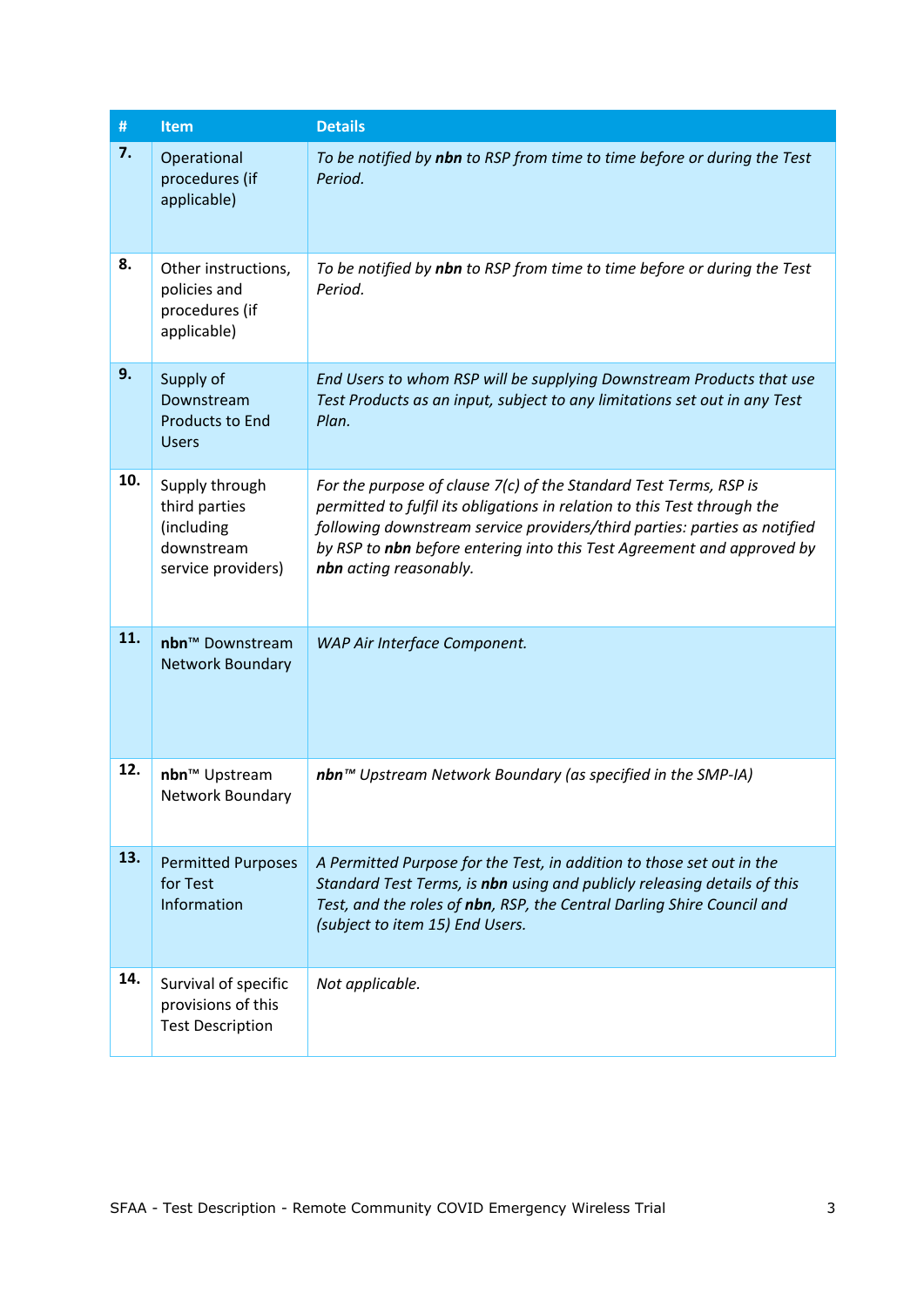<span id="page-3-0"></span>

| #   | <b>Item</b>                                                  | <b>Details</b>                                                                                                                                                                                                                                                                                                                                    |
|-----|--------------------------------------------------------------|---------------------------------------------------------------------------------------------------------------------------------------------------------------------------------------------------------------------------------------------------------------------------------------------------------------------------------------------------|
| 15. | Other special<br>conditions for this<br>Test (if applicable) | Charging<br>(a) No charges will apply to this Test or the supply of the Test Products.<br>(b) Each party to this Agreement will bear its own costs of participating in<br>this Test.                                                                                                                                                              |
|     |                                                              | Supply of customer premises equipment and activation of Test Product                                                                                                                                                                                                                                                                              |
|     |                                                              | (c) nbn will supply a wireless access point for each Test Premises,<br>together with a self-install kit.                                                                                                                                                                                                                                          |
|     |                                                              | (d) RSP must arrange (via the End User or otherwise) for the installation<br>of the wireless access point, in order to receive the Test Product at a Test<br>Premises.                                                                                                                                                                            |
|     |                                                              | (e) RSP must ensure the Test End User Contract is presented to the End<br>User and accepted by the End User (or their parent or guardian, if the End<br>User is unable to accept the Test End User Contract), upon the first<br>successful connection of End User Equipment to the wireless access point.                                         |
|     |                                                              | (f) RSP must provide nbn with the Test End User Contract and evidence of<br>its acceptance, upon request by nbn.                                                                                                                                                                                                                                  |
|     |                                                              | (g) Test Participant acknowledges and agrees that, upon the cancellation<br>of the Test or any Test Product, or the expiry or termination of this Test<br>Description, nbn may, at its discretion, remove and recover any related<br>equipment, including the wireless access point.                                                              |
|     |                                                              | <b>Confidentiality and announcements</b>                                                                                                                                                                                                                                                                                                          |
|     |                                                              | (h) RSP must assist nbn to obtain feedback, including direct feedback,<br>from RSP, Central Darling Shire Council and End Users regarding the Test<br>Product and processes adopted for the Test.                                                                                                                                                 |
|     |                                                              | (i) RSP consents, and must obtain the written consent of End Users (or<br>their parent or quardian, if applicable), to nbn monitoring and recording<br>(for the purposes of the Test), usage of the Test Product and Downstream<br>Product, including:                                                                                            |
|     |                                                              | upload and download data usage;<br>(i)                                                                                                                                                                                                                                                                                                            |
|     |                                                              | upload and download usage related to specific applications;<br>(ii)                                                                                                                                                                                                                                                                               |
|     |                                                              | (iii) usage patterns and intensity at different times of day; and<br>(iv) anything else set out in a Test Plan.                                                                                                                                                                                                                                   |
|     |                                                              | (i) RSP must obtain the written consent of the Central Darling Shire<br>Council to being identified in announcements and other communications<br>by nbn in connection with the Test.                                                                                                                                                              |
|     |                                                              | (k) RSP must obtain the written consent of End Users to being referred to<br>in announcements and other communications by nbn in connection with<br>the Test, on the basis that such references would be anonymised unless<br>further express consent to identification is given by the End User (or their<br>parent or guardian, if applicable). |
|     |                                                              | <b>Liability</b><br>(I) To the full extent permitted by law, RSP:                                                                                                                                                                                                                                                                                 |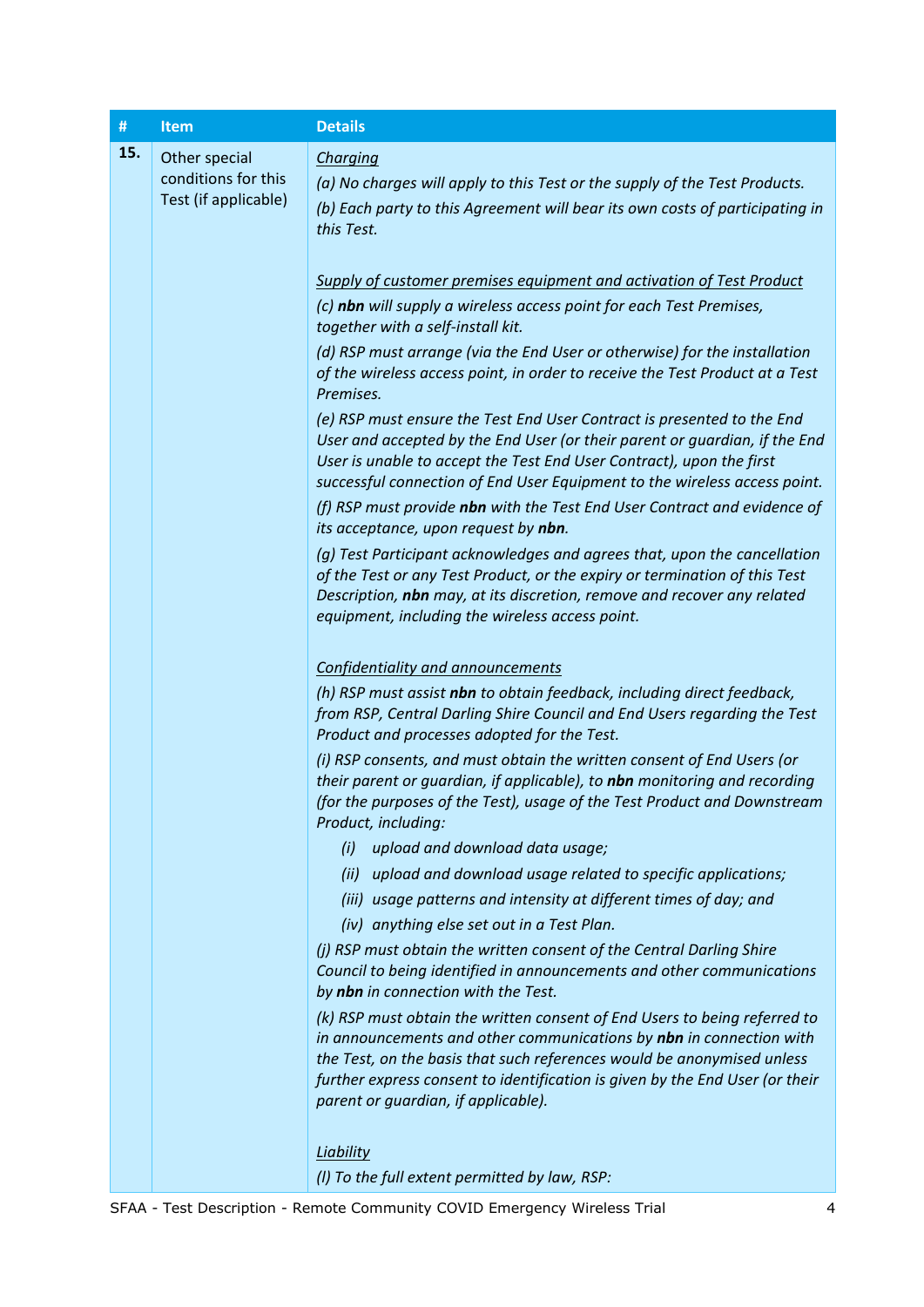| #   | <b>Item</b>                    | <b>Details</b>                                                                                                                                                                                                                                                                                                                                                                                                                                                                                                                                                                                                                                                                                                                                                                                                                                                                                                                                                                                                                                                                                                                                                                                                                                                                                                                                                                     |
|-----|--------------------------------|------------------------------------------------------------------------------------------------------------------------------------------------------------------------------------------------------------------------------------------------------------------------------------------------------------------------------------------------------------------------------------------------------------------------------------------------------------------------------------------------------------------------------------------------------------------------------------------------------------------------------------------------------------------------------------------------------------------------------------------------------------------------------------------------------------------------------------------------------------------------------------------------------------------------------------------------------------------------------------------------------------------------------------------------------------------------------------------------------------------------------------------------------------------------------------------------------------------------------------------------------------------------------------------------------------------------------------------------------------------------------------|
|     |                                | (i) will have no right to make a Claim against nbn for any Loss<br>suffered or incurred by RSP in relation to the Test, Test Product or this<br>Agreement;<br>(ii) releases and forever discharges nbn from all Claims and Liabilities<br>which RSP has (or at any time might have or may have had) in relation<br>to the Test, Test Product or this Agreement; and<br>(iii) indemnifies and holds each of the nbn Indemnified Parties<br>harmless in respect of any Loss suffered or incurred as a result, or in<br>connection with, the Test or this Agreement other than in respect of<br>nbn's confidentiality obligations under this Agreement.<br>Other access agreements<br>(m) Terms used but not defined in this Test Description have the<br>meanings given to them in the SMP-IA.<br>(n) RSP must be a party to an SMP-IA.                                                                                                                                                                                                                                                                                                                                                                                                                                                                                                                                              |
| 16. | <b>RSP</b><br>acknowledgements | RSP warrants and agrees that:<br>RSP has made and has relied on its own investigations, enquiries,<br>٠<br>knowledge and expertise in respect of the Test Agreement, the Test<br>and the Test Product and its own evaluation of any material provided<br>by nbn to RSP or its Personnel;<br>nbn has not made, and no Personnel of nbn have made, any warranty<br>٠<br>as to the performance of any Test Product to RSP or its Personnel;<br>RSP is not entering into the Test Agreement in reliance on, and it will<br>$\bullet$<br>not rely on, any statement of opinion, statement of intention or any<br>other warranty, representation or other statement made or<br>purporting to be made by or on behalf of nbn or its or their Personnel,<br>other than as expressly set out in the Test Agreement;<br>RSP has had the benefit of independent legal, financial and technical<br>٠<br>advice relating to its proposed participation in the Test and its entry<br>into this Test Agreement;<br>as part of its investigations and enquiries in respect of the Test, each<br>Test Product and the Test Agreement, RSP or its representatives have<br>had access to all documents and information they have requested<br>from nbn or its Personnel; and<br>RSP has knowledge and experience in relation to the provision of<br>٠<br>services similar to the Downstream Products. |
| 17. | <b>Definitions</b>             | <b>Central Darling Shire</b> means the rural shire area in the far west region of<br>New South Wales governed by the Central Darling Shire Council (including<br>the communities of Wilcannia, Menindee, Ivanhoe, Tilpa, White Cliffs,<br>Darnick, Sunset Strip, Copi Hollow and Mossgiel).<br>nbn Indemnified Parties means nbn, each of nbn's Related Bodies<br>Corporate, each the Personnel of nbn and nbn's Related Bodies<br>Corporate, each of nbn's subcontractors and each of the Personnel of<br>each of nbn's subcontractors.<br>Satellite Segment Component means a virtual circuit, over the SMP<br>Network, from the nbn™ Upstream Network Boundary to a point in the<br>Central Darling Shire selected by nbn.                                                                                                                                                                                                                                                                                                                                                                                                                                                                                                                                                                                                                                                      |